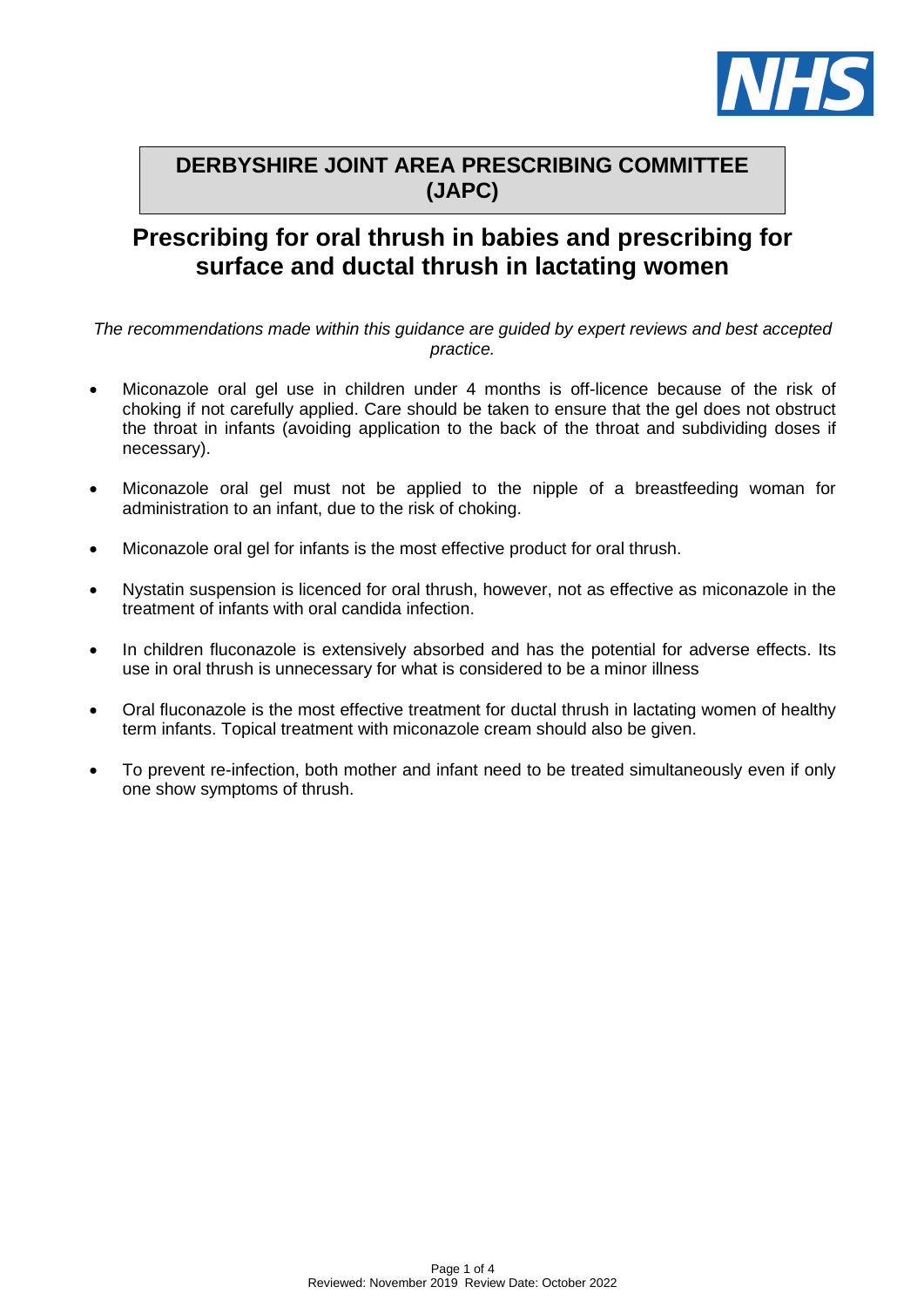# **Introduction**

Breast feeding should be pain free and painful nipples are frequently reported as a reason women stop breastfeeding. The purpose of this guidance is to support the prescribing of treatments some of which is off-licence use in mothers, babies and infants.

It is recommended the mother is referred to an appropriately trained person skilled in breastfeeding management to observe a breastfeed to ensure poor attachment is not causing the problem.

Thrush symptoms usually start suddenly affecting both breasts after the feed, severe pain lasting for about an hour. Thrush should not be diagnosed if pain is present only in one nipple/breast.

#### **Treat both the mother and the infant simultaneously:**

| treat baby for oral thrush + surface thrush in mother<br>Oral thrush in baby<br>treat baby for oral thrush + surface thrush in mother<br>Surface thrush in mother<br>Ductal thrush in mother +/-<br>treat baby for oral thrush + ductal and surface thrush in mother<br>oral thrush in baby |  |
|---------------------------------------------------------------------------------------------------------------------------------------------------------------------------------------------------------------------------------------------------------------------------------------------|--|
|                                                                                                                                                                                                                                                                                             |  |
|                                                                                                                                                                                                                                                                                             |  |
|                                                                                                                                                                                                                                                                                             |  |

# **Suspected oral Thrush**

Signs and symptoms of thrush in an infant's mouth are:

- **\***Creamy white patches in the mouth, which do not rub off.
- Whitish sheen to saliva and inside of lips and gums (Mohrbacher & Stock 2003).
- Fussy at the breast attaches to the breast but continually comes off the breast.
- Breast refusal.
- Colic symptoms: infants may be windy, fretful and find it hard to settle down (The Breastfeeding Network 2003a).
- Clicking sounds during feed (Hafner-Eaton 1997).
- Poor weight gain.
- Nappy rash.

**\*** note infants with a tongue tie are likely to have a white tongue as they are not able to throw the milk all the way to the back of the mouth

| <b>Drug</b> | <b>Dose</b>                                         | <b>Notes</b>                                                                                                          |  |  |
|-------------|-----------------------------------------------------|-----------------------------------------------------------------------------------------------------------------------|--|--|
| Miconazole  | <b>Neonates</b>                                     | Miconazole oral gel is off-label when used in children                                                                |  |  |
| oral gel    | *1ml in divided doses in the<br>mouth 4 times a day | younger than 4 months of age                                                                                          |  |  |
|             |                                                     | Use after feeds, smearing around the mouth.                                                                           |  |  |
|             | <b>Children 1 month-</b>                            | The dose should be measured by oral syringe<br>then                                                                   |  |  |
|             | 23 months                                           | administered by a clean fingertip.                                                                                    |  |  |
|             | *1.25ml in divided doses in                         |                                                                                                                       |  |  |
|             | the mouth 4 times a day                             | *To reduce the risk of choking the full dose should be<br>divided into smaller portions The gel is to be applied with |  |  |
|             | Children 2 years and                                | caution to all areas of the mouth, cheeks, gums, roof of                                                              |  |  |
|             | above                                               | mouth and the tongue with a clean fingertip to ensure that                                                            |  |  |
|             | 2.5mls 4 times a day                                | the gel does not obstruct the throat. Do not administer to                                                            |  |  |
|             |                                                     | young children with a spoon. The gel should not be applied                                                            |  |  |
|             |                                                     | to the back of the throat.                                                                                            |  |  |

Prescribe topical treatment for 7 days. If the infection has not resolved after 7 days, and there has been some response, extend the course of miconazole oral gel for a further week. Advise the person to continue treatment for 7 days after symptoms resolve. Total course length may be up to 21 days.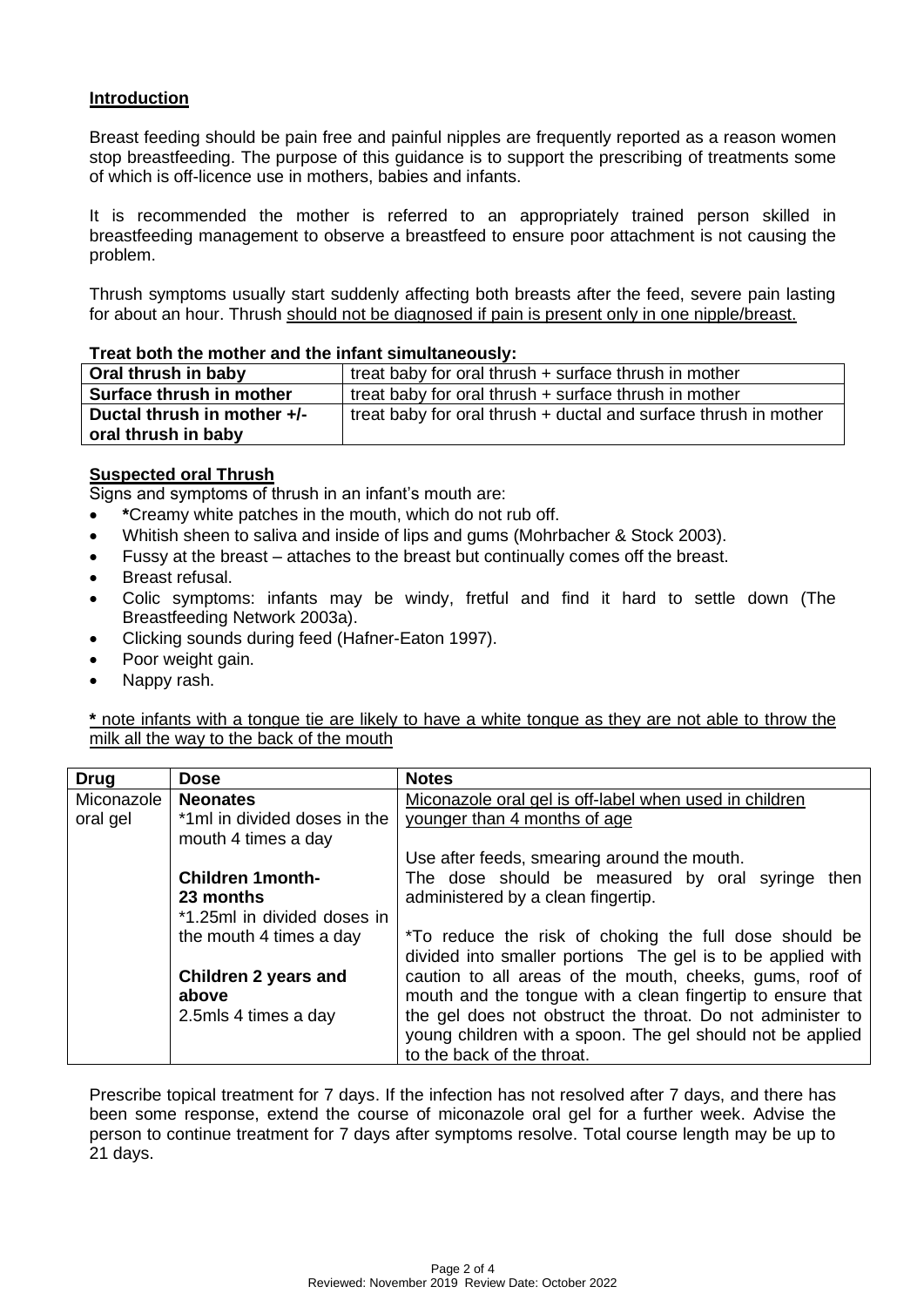# **Suspected surface and ductal thrush**

Signs and symptoms in mother:

- Sudden onset of pain in both nipples after some days or weeks of pain-free breastfeeding. Nipples may be so painful the mother starts to dread feed times.
- The pain is not relieved by improved attachment.
- Cracked nipples, which do not heal.
- Nipples may be very sensitive to any touch and may be itchy.
- Loss of colour to the nipples or areola, or nipples may have a red, shiny appearance
- Mothers may have had a bout of vaginal thrush or taken a recent course of antibiotics.

The pain, often described as excruciating, stabbing, grazing, unbearable burning, and 'full of glass', occurs in **both** breasts **after the feed** due to baby transferring infection during breastfeeding. It starts at the end of the feed and can last about one hour after the feed. The symptoms are the same at every feed. Breast pain before feeds and or during the night is likely to result from over distended milk ducts when breasts are not being emptied properly.

#### **If the mother has ductal thrush the mother requires oral and topical treatment**

| <b>Drug</b>                                                                                                                                       | <b>Indication</b>                   | <b>Dose</b>                                                                                                                                                                                                                     | <b>Notes</b>                                                                                                                                                                                                                   |  |  |  |
|---------------------------------------------------------------------------------------------------------------------------------------------------|-------------------------------------|---------------------------------------------------------------------------------------------------------------------------------------------------------------------------------------------------------------------------------|--------------------------------------------------------------------------------------------------------------------------------------------------------------------------------------------------------------------------------|--|--|--|
| Fluconazole                                                                                                                                       | Oral treatment<br>for ductal thrush | 150mg - 300mg as a single<br>loading dose, then 50mg -<br>100mgs twice daily for 10 days                                                                                                                                        | Off-licence use<br>Larger doses for severe or<br>prolonged symptoms                                                                                                                                                            |  |  |  |
| Miconazole 2% topical<br>cream<br>Miconazole 2% with<br>Hydrocortisone 1% topical<br>cream (for very red and<br>inflamed nipples)                 | Surface thrush                      | Apply a small amount to<br>nipples after every feed<br>Continue miconazole 2%<br>cream treatment for 14 days<br>even if symptoms resolve.<br>Note- the corticosteroid should<br>be stopped as soon as the<br>eczema has cleared | Off-licence use<br>Gently wipe off any cream which<br>can be seen before next feed (no<br>need to wash off)                                                                                                                    |  |  |  |
|                                                                                                                                                   |                                     | <b>Other related conditions</b>                                                                                                                                                                                                 |                                                                                                                                                                                                                                |  |  |  |
| Fusidic Acid 2% topical<br>cream/ointment                                                                                                         | <b>Bacterial</b><br>infection       | Apply after each breastfeed for<br>5-7 days                                                                                                                                                                                     | Nipple fissure is significantly<br>associated with staphylococcus<br>aureus infection. Use with topical<br>antifungal treatment.                                                                                               |  |  |  |
| Flucloxacillin<br>(Erythromycin 500 mg four<br>times a day or<br>Clarithromycin 500 mg<br>twice a day to women who<br>are allergic to penicillin) | For bacterial<br>infection          | Erythromycin: 500 mg four<br>times a day for 14 days<br>Clarithromycin: 500 mg twice a<br>day for 10-14 days                                                                                                                    | If severe bacterial infection<br>suspected (for example because of<br>purulent exudate or crusts on the<br>nipple)                                                                                                             |  |  |  |
| Hydrocortisone 1% cream<br>or ointment<br>(low potency)                                                                                           | Mild eczema                         | Apply sparingly twice daily<br>immediately after each<br>breastfeed Stop the<br>corticosteroid as soon as the<br>eczema has cleared.                                                                                            | Off-licence<br>Gently wipe off any cream which<br>can be seen before next feed (no<br>need to wash off)                                                                                                                        |  |  |  |
| Clobetasone butyrate<br>0.05% ointment or cream<br>for moderate to severe<br>eczema (moderate<br>potency)                                         | Moderate to<br>severe eczema        | Apply sparingly<br>Stop the corticosteroid as soon<br>as the eczema has cleared.                                                                                                                                                | Off-licence<br>Use for 3-5 days only followed by<br>low potency steroid.<br>If the eczema is unilateral and does<br>not respond to treatment, suspect<br>Paget's disease of the nipple and<br>refer urgently (within 2 weeks). |  |  |  |
| Pain relief can be managed by paracetamol or ibuprofen tablets.<br>These are available to buy over the counter at supermarkets or pharmacies.     |                                     |                                                                                                                                                                                                                                 |                                                                                                                                                                                                                                |  |  |  |